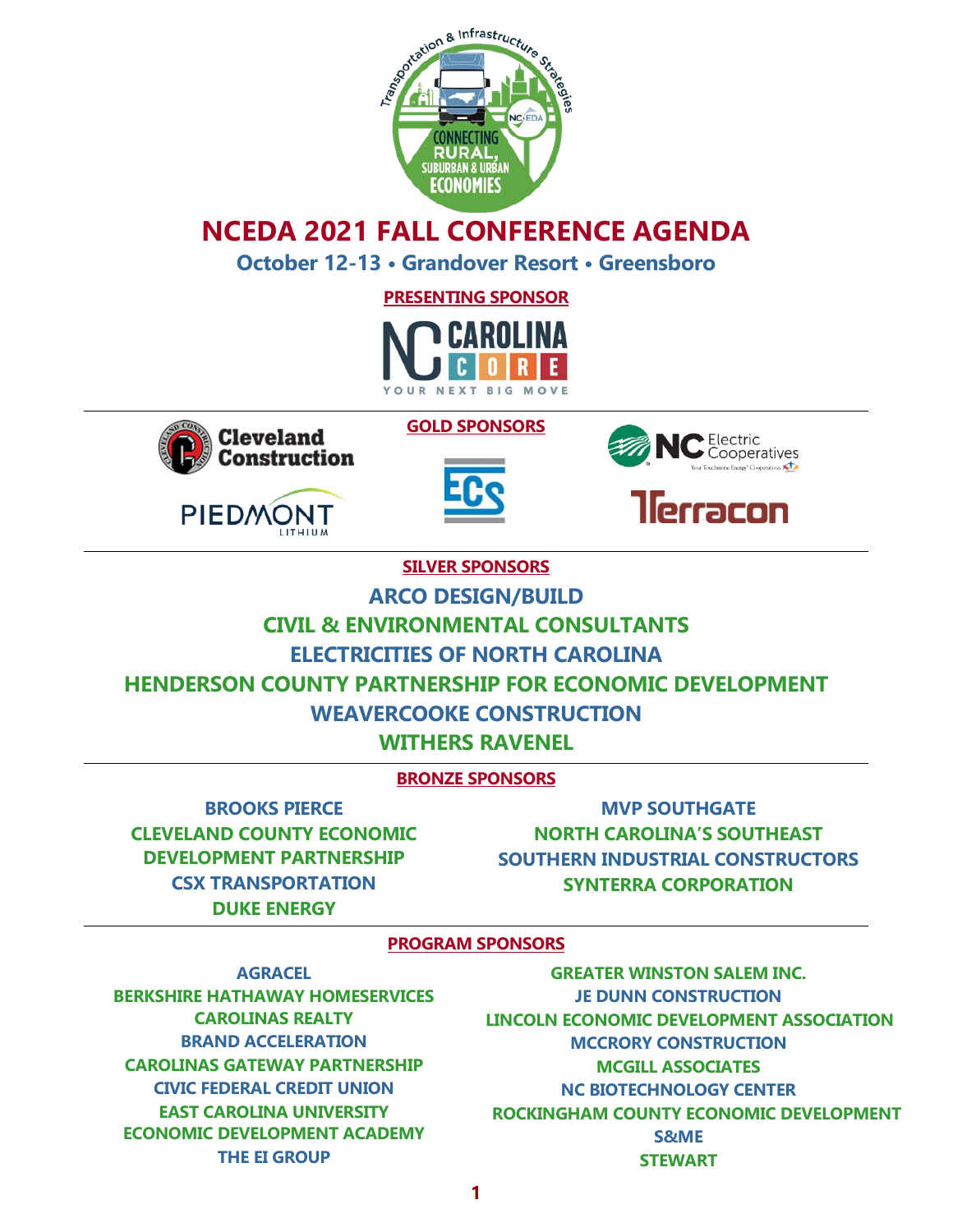**October 12-13 • Grandover Resort • Greensboro**

#### **Tuesday, October 12**

| Afternoon                                    | <b>OPTIONAL ACTIVITIES</b> (separate registration)                                                                                                                                                    |  |
|----------------------------------------------|-------------------------------------------------------------------------------------------------------------------------------------------------------------------------------------------------------|--|
| 11:45 $am - 4 pm$ :                          | <b>NC Zoo Outing</b><br>"Zoofari", Lunch and Self-Tour                                                                                                                                                |  |
| 11:45 am $-$ 4 pm:                           | <b>Sporting Clays</b><br>Sponsored By: ARCO DESIGN/BUILD<br>Claybreakers, Lexington (lunch included)                                                                                                  |  |
| Noon $-5$ pm:                                | <b>Golf Outing</b><br>Sponsored By: <b>BROOKS PIERCE</b><br>Grandover Resort (shotgun start at noon)                                                                                                  |  |
| $12:30 - 3$ pm:                              | <b>Emerging Executives Community Service Project</b><br>Sponsored By: DUKE ENERGY<br>Paddle clean up event at Lake Mackintosh (lunch included)                                                        |  |
| $1:30 - 4$ pm:                               | <b>Walking Tour of Greensboro</b><br>Including group tour of the International Civil Rights Museum, a guided walking tour of<br>downtown Greensboro and a group tour of the Greensboro History Museum |  |
| $1:30 - 4$ pm:                               | <b>High Point University Tour</b><br>Complimentary and includes group transportation from the Grandover                                                                                               |  |
| 4 pm<br>Grandville Ballroom Foyer            | <b>CONFERENCE REGISTRATION DESK OPENS</b><br>Refreshments Sponsor: CSX TRANSPORTATION                                                                                                                 |  |
| $5:30 - 6$ pm<br>Grandover Lawn              | <b>BOARD OF DIRECTORS / EMERGING EXECUTIVES / NEW MEMBER RECEPTION</b><br>Reception Sponsor: ELECTRICITIES OF NORTH CAROLINA                                                                          |  |
| 6 – 8:30 pm<br>Grandover Lawn                | <b>WELCOMING RECEPTION</b><br>Reception Sponsors: NC ELECTRIC COOPERATIVES . TERRACON CONSULTANTS<br>Entertainment Sponsor: HENDERSON COUNTY PARTNERSHIP FOR ECONOMIC DEVELOPMENT                     |  |
| <u>Wednesday, October 13</u>                 |                                                                                                                                                                                                       |  |
| 7 am                                         | <b>CONFERENCE REGISTRATION DESK OPENS</b>                                                                                                                                                             |  |
| 7 – 8:15 am<br>Grandville Ballroom           | <b>NETWORKING BREAKFAST</b><br>Breakfast Sponsors: ECS SOUTHEAST · PIEDMONT LITHIUM                                                                                                                   |  |
| 8 am - 12:30 pm<br>Grandville Ballroom Foyer | <b>EXHIBITOR HALL OPEN</b><br>2021 Fall Conference Exhibitors:<br><b>NC Carolina Core</b><br><b>NC TECH</b><br><b>Piedmont Lithium</b><br>$\bullet$<br>• Terracon Consultants                         |  |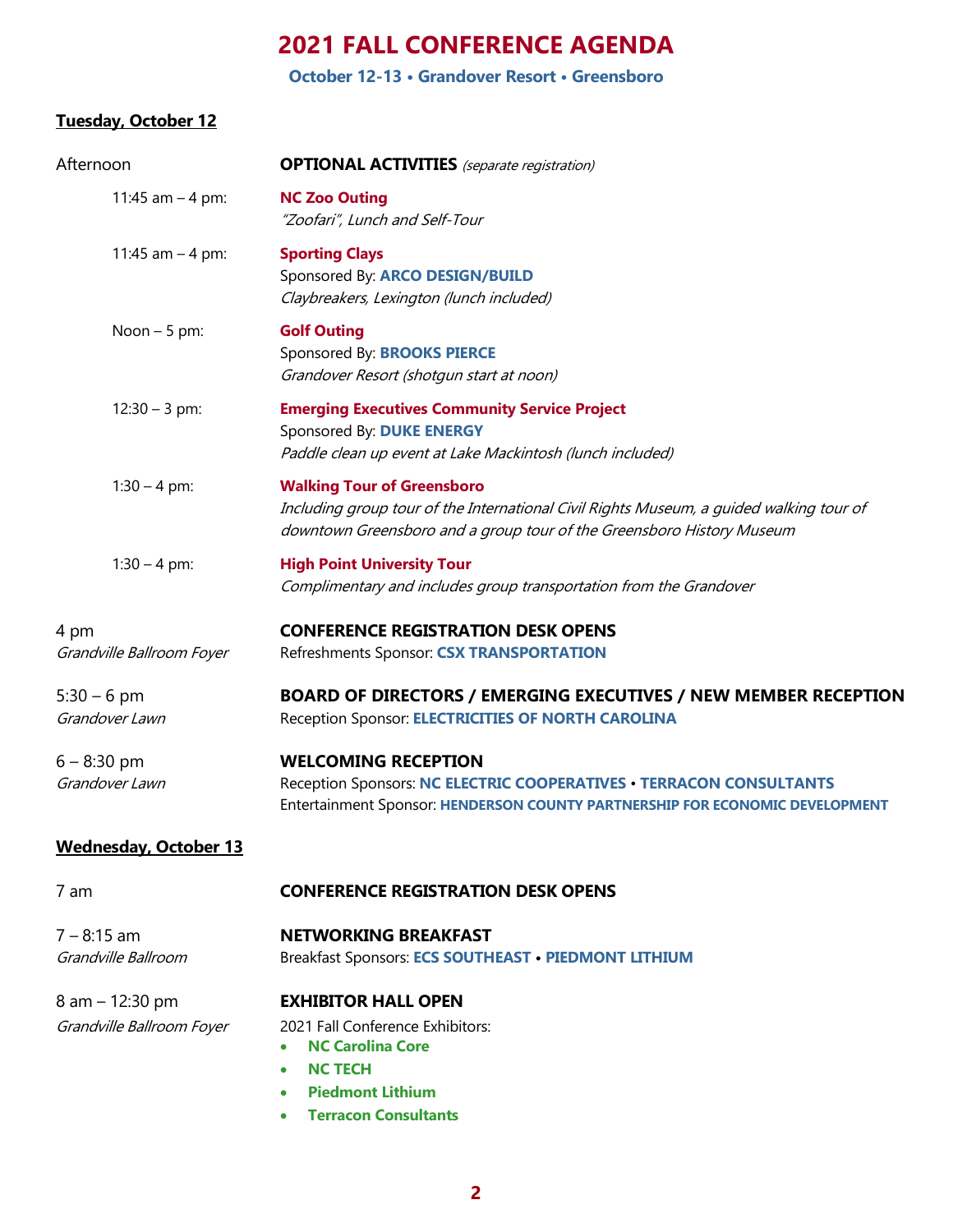**October 12-13 • Grandover Resort • Greensboro**

| 8:30 am - 12:30 pm<br>Grandville Ballroom | <b>GENERAL SESSION</b><br>Candy Basket Sponsor: MVP SOUTHGATE<br>Hand Sanitizer Sponsor: CIVIL & ENVIRONMENTAL CONSULTANTS<br>Highlighter Sponsor: WITHERS RAVENEL<br>Mask Sponsor: NORTH CAROLINA'S SOUTHEAST<br>Pen Sponsor: WEAVERCOOKE CONSTRUCTION<br>WiFi Sponsors: CLEVELAND COUNTY ECONOMIC DEVELOPMENT PARTNERSHIP .<br><b>SOUTHERN INDUSTRIAL CONSTRUCTORS</b> |
|-------------------------------------------|--------------------------------------------------------------------------------------------------------------------------------------------------------------------------------------------------------------------------------------------------------------------------------------------------------------------------------------------------------------------------|
| $8:30 - 8:35$ am                          | <b>Welcoming Remarks</b><br><b>LOREN HILL</b><br>Fall Conference Committee Co-Chair<br>Carolina Core Regional Economic Development Director - Piedmont Triad Partnership<br><b>MARTYN JOHNSON</b><br>Fall Conference Committee Co-Chair<br>Director - Beaufort County Economic Development                                                                               |
| $8:35 - 9$ am                             | <b>NCEDA Business Session and Retirement Recognition</b><br><b>JOHN NELMS</b><br><b>NCEDA President</b><br>Senior Economic Development Manager - Duke Energy                                                                                                                                                                                                             |
| $9 - 9:30$ am                             | Keynote Address: Leadership from the Intersection of Education and the Economy<br>DR. NIDO QUBEIN<br>President - High Point University and Co-Chair - Piedmont Triad Partnership                                                                                                                                                                                         |
| $9:30 - 9:45$ am                          | <b>Commerce Update</b><br><b>MARQUETA WELTON</b><br>Chief of Staff - NC Department of Commerce                                                                                                                                                                                                                                                                           |
| $9:45 - 10:05$ am                         | <b>DOT Update</b><br><b>MIKE FOX</b><br>Chairman - NC Board of Transportation and President - Piedmont Triad Partnership<br><b>ERIC BOYETTE</b><br>Secretary – NC Department of Transportation                                                                                                                                                                           |
| $10:05 - 10:35$ am                        | <b>Networking Break</b><br>Networking Break Sponsor: SYNTERRA CORPORATION                                                                                                                                                                                                                                                                                                |
| $10:35 - 11:15$ am                        | <b>Prosperity Taking Flight: Strategies for Aviation and Aerospace</b><br>CHRIS PLATÉ, moderator<br>Executive Director - Monroe-Union County Economic Development                                                                                                                                                                                                        |
|                                           | <b>KEVIN BAKER</b><br>Executive Director - Piedmont Triad International Airport                                                                                                                                                                                                                                                                                          |
|                                           | <b>JOHN FERGUSON</b><br>Manager - Statesville Regional Airport                                                                                                                                                                                                                                                                                                           |
|                                           | <b>EARL MALPASS</b><br>Director - Washington-Warren Airport                                                                                                                                                                                                                                                                                                              |
|                                           | <b>BOBBY WALSTON</b><br>Aviation Director - NC Department of Transportation                                                                                                                                                                                                                                                                                              |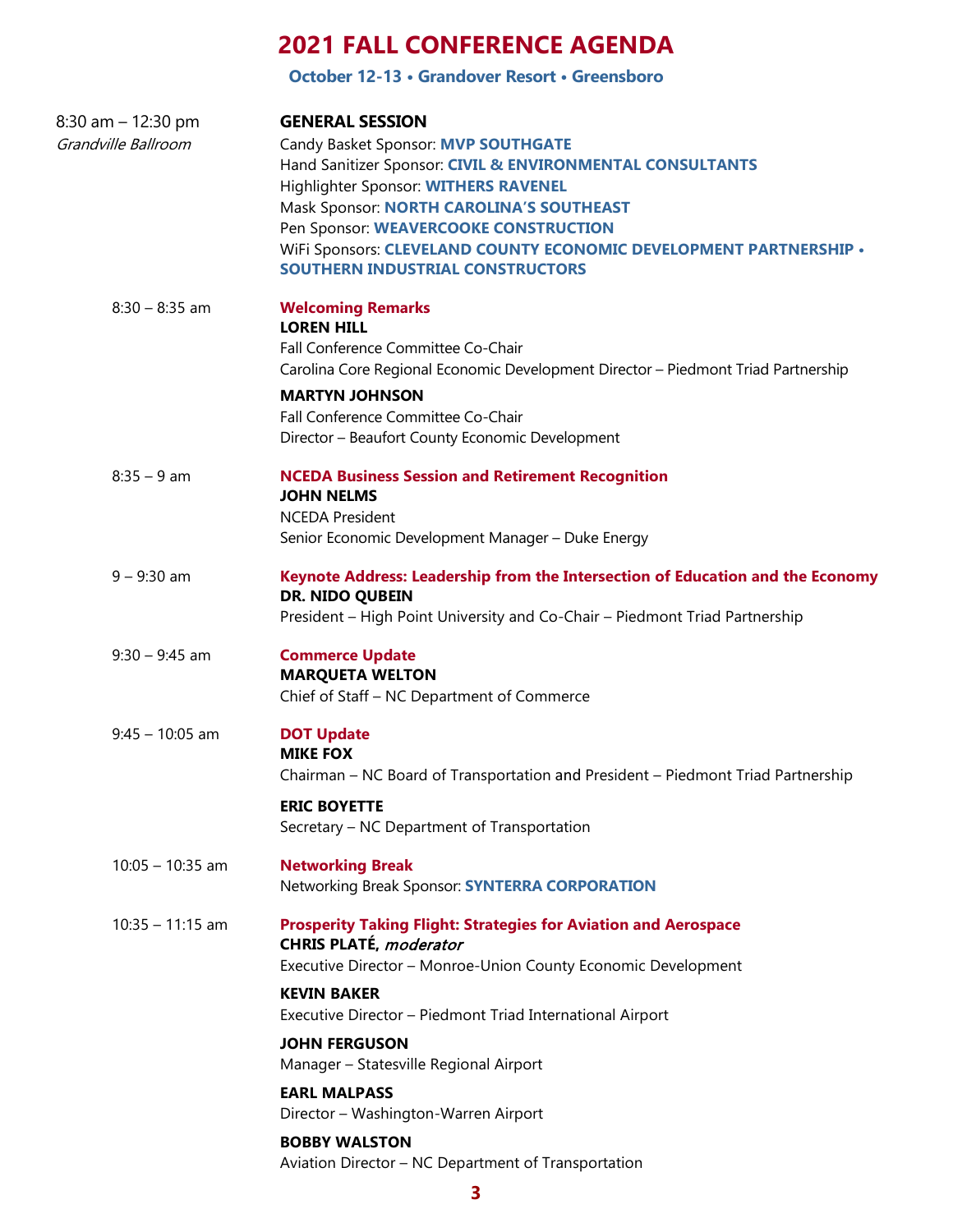#### **October 12-13 • Grandover Resort • Greensboro**

|                | 11:15 -11:30 am     | <b>EDPNC Update</b><br><b>DENISE DESATNICK</b><br>Vice President, Marketing & Research<br>Economic Development Partnership of North Carolina                                                                                                                       |
|----------------|---------------------|--------------------------------------------------------------------------------------------------------------------------------------------------------------------------------------------------------------------------------------------------------------------|
|                | $11:30 - 11:45$ am  | <b>NC Ports Update</b><br><b>BRIAN CLARK</b><br>Executive Director - North Carolina Ports                                                                                                                                                                          |
|                | 11:45 am - 12:25 pm | <b>Intermodal Opportunities: What CCX Means for North Carolina</b><br><b>OPPIE JORDAN, moderator</b><br>Senior Vice President - Carolinas Gateway Partnership                                                                                                      |
|                |                     | <b>HANS BEAN</b><br>Chief Commercial Officer - North Carolina Ports                                                                                                                                                                                                |
|                |                     | <b>JASON ORTHNER</b><br>Rail Director - NC Department of Transportation                                                                                                                                                                                            |
|                |                     | <b>KELLEN RILEY</b><br>Director of Business Development - CSX Transportation                                                                                                                                                                                       |
|                | $12:25 - 12:30$ pm  | <b>General Session Closing Remarks</b><br>Fall Conference Committee Co-Chairs                                                                                                                                                                                      |
|                | $12:30 - 12:45$ pm  | <b>Networking Break / Move to Luncheon</b>                                                                                                                                                                                                                         |
| $12:45 - 2$ pm | Grandville Ballroom | <b>LUNCHEON</b><br>Luncheon Sponsor: CLEVELAND CONSTRUCTION                                                                                                                                                                                                        |
|                | $12:45 - 1$ pm      | <b>Luncheon / Networking</b>                                                                                                                                                                                                                                       |
|                | $1 - 1:45$ pm       | <b>Building an Inclusive Digital Economy:</b><br>How Technology Adoption Can Sharpen Our Competitive Edge<br>LESLIE BONEY, moderator<br>Vice Provost for Outreach and Engagement and Director of the Institute for Emerging<br><b>Issues - NC State University</b> |
|                |                     | <b>JEREMY COLLINS</b><br>Director, Office of Digital Equity and Literacy - NC Department of Information Technology                                                                                                                                                 |
|                |                     | <b>DARLIE DUDLEY</b><br>Member - Forsyth County Digital Equity Planning Committee                                                                                                                                                                                  |
|                |                     | <b>CURTIS WYNN</b><br>President & CEO - Roanoke Electric Cooperative                                                                                                                                                                                               |
|                | $1:45 - 2$ pm       | <b>Closing Remarks</b><br>Fall Conference Committee Co-Chairs                                                                                                                                                                                                      |
| 2 pm           |                     | <b>CONFERENCE ADJOURNS</b>                                                                                                                                                                                                                                         |